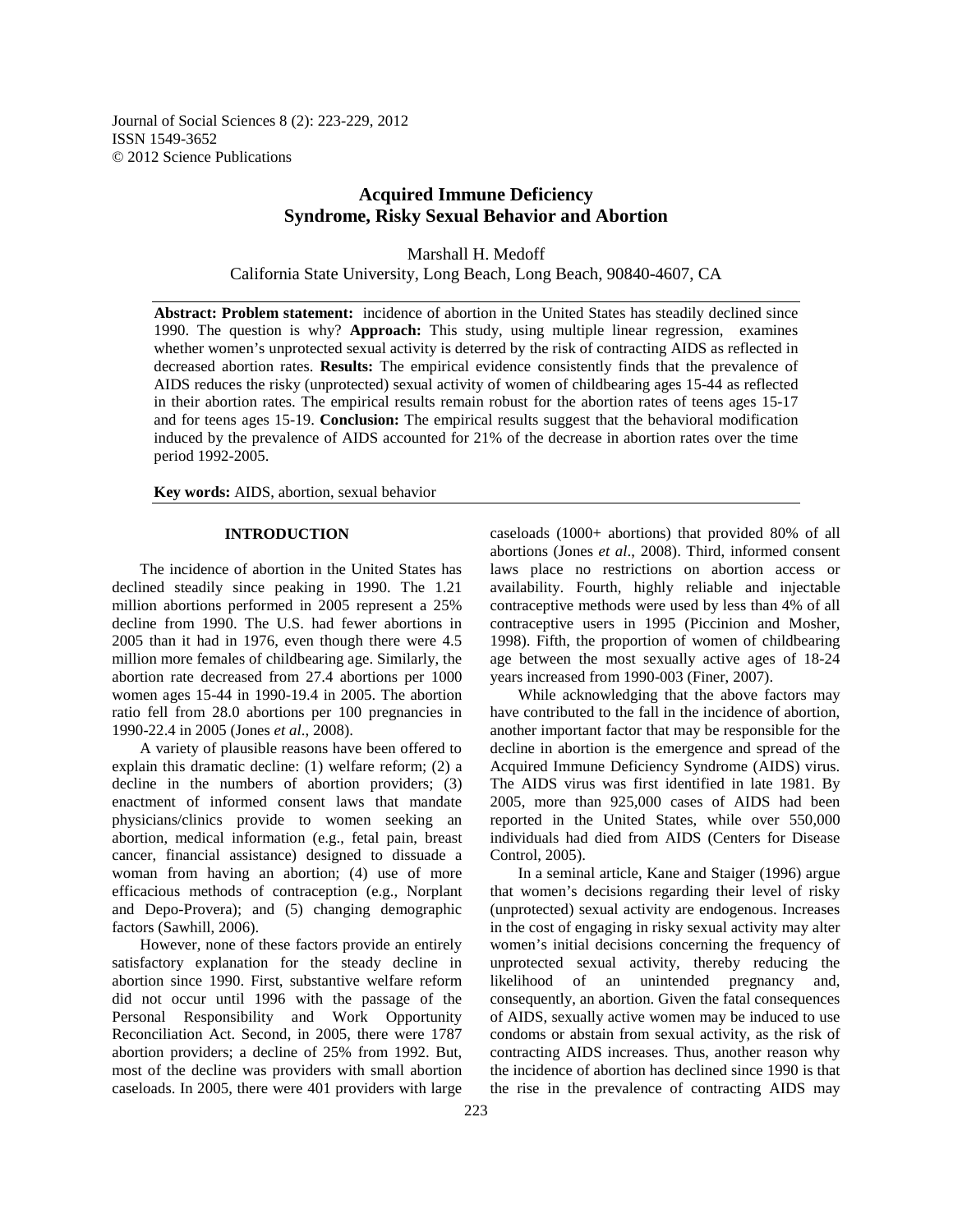have decreased the level or frequency of women's unprotected sexual activity causing a reduction in the number of unintended pregnancies and, concomitantly, a decline in abortions.

 Whether women's unprotected sexual activity is deterred by the risk of contracting AIDS is an important public and social policy question. Yet the behavioral response of sexually active women to the AIDS disease is not well documented. Previous studies on abortion did not account for the risk of contracting AIDS in their analysis. This study empirically investigates whether there has been a behavioral modification in the unprotected sexual activity of women, as reflected in their abortion rates, due to the risk of contracting AIDS. Specifically, this study, employing a difference-indifferences approach, examines whether the risk of contracting AIDS caused a decrease in abortion rates in the United States over the time period 1981-2005.

**Brief history of AIDS:** The Centers for Disease Control reported the first case of Acquired Immune Deficiency Syndrome (AIDS) in June 1981. Initially, it was thought that AIDS could only be contracted by men who had sex with other men. Public awareness of AIDS was limited until starting in 1985 when various celebrities (tennis star Arthur Ashe, author Isaac Asimov, actor Rock Hudson, choreographer Alvin Ailey) announced they had contracted the disease and subsequently passed away. These announcements were significant in making the general public aware that AIDS was a deadly disease for which there was no cure.

 In 1986, the U.S. Surgeon General issued a report on AIDS. Recommendations for the prevention of sexually transmitted AIDS included abstinence, longterm monogamy with a seronegative partner or a limited number of lifetime sexual partners. In addition, "safe sex" guidelines were developed which urged sexually active heterosexuals to avoid the exchange of bodily fluids, particularly semen, during sexual activity. The consistent and careful use of condoms for sexually active heterosexual males during each and every act of intercourse was recommended.

 Heterosexual contact with an infected partner is the greatest risk factor for sexually active women. In 1984, 1% of male AIDS cases and 11% of female cases were attributed to heterosexual contact. By 2005, the percentage had risen to 10% for men and 45% for women. Current medical studies indicate that the use of condoms on a consistent basis reduces the rate of heterosexual transmitted AIDS by 87% (Davis and Weller, 1999). Given the high mortality rate of AIDS, it is hypothesized that sexually active women in states with a high prevalence of AIDS will reduce their level of risky sexual activity resulting in fewer unintended pregnancies as reflected in decreased abortion rates.

**Theoretical perspectives:** The causal behavioral link between AIDS and the risky (unprotected) sexual behavior of women is straightforward. The possible contracting of AIDS is one of the most notable costs of women's risky sexual activity. As the prevalence of AIDS increases, women engaged in unprotected sexual activity face a higher risk of contracting AIDS.

 As the risk of contracting AIDS increases, the cost of engaging in unprotected sexual activity relative to the cost of protected (safe) sexual activity increases. The fundamental law of demand states that an increase in the relative cost of commodity X induces individuals to reduce their consumption of commodity X and increase their consumption of other commodities.

 An increase in the cost of unprotected sexual activity due to the increased risk of contracting AIDS should therefore induce sexually active women to substitute away from unprotected sexual activity by using condoms, reducing the number of sexual partners, decreasing the frequency of risky sexual activity or abstaining from sexual activity altogether in order to lessen the risk of contracting AIDS. To the extent that this substitution occurs, the number of unintended pregnancies and, concomitantly, the number of abortions should decrease.

 Since the primary way sexually active women contract AIDS is to engage in unprotected sexual activity, this leads to the empirically verifiable hypothesis that, other things being equal, sexually active women residing in states with a greater risk of contracting AIDS should be less prone to engage in unprotected sexual activity resulting in fewer unintended pregnancies and consequently lower abortion rates than their counterparts in states with less risk of contracting AIDS.

**Literature review:** Very little research has directly examined the impact of AIDS on abortion rates. Most studies have examined the cost factors that affect women's risky sexual behavior that leads to unintended pregnancies and abortions.

 Jonathan (2001), using data from the Youth Risk Behavior Survey, found that economic costs as measured by labor market conditions (opportunity cost factors of becoming pregnant) and the generosity of the welfare system (cost of an unintended pregnancy is reduced) are significantly related to changes in teens' risky sexual activity. In particular, decreases in the unemployment rate and welfare benefits are associated with a decline in teen girls' likelihood of risky sexual activity, noncontracepted sexual activity and pregnancy risk. Averett *et al*. (2002), using data from the National Survey of Family Growth, found that the median family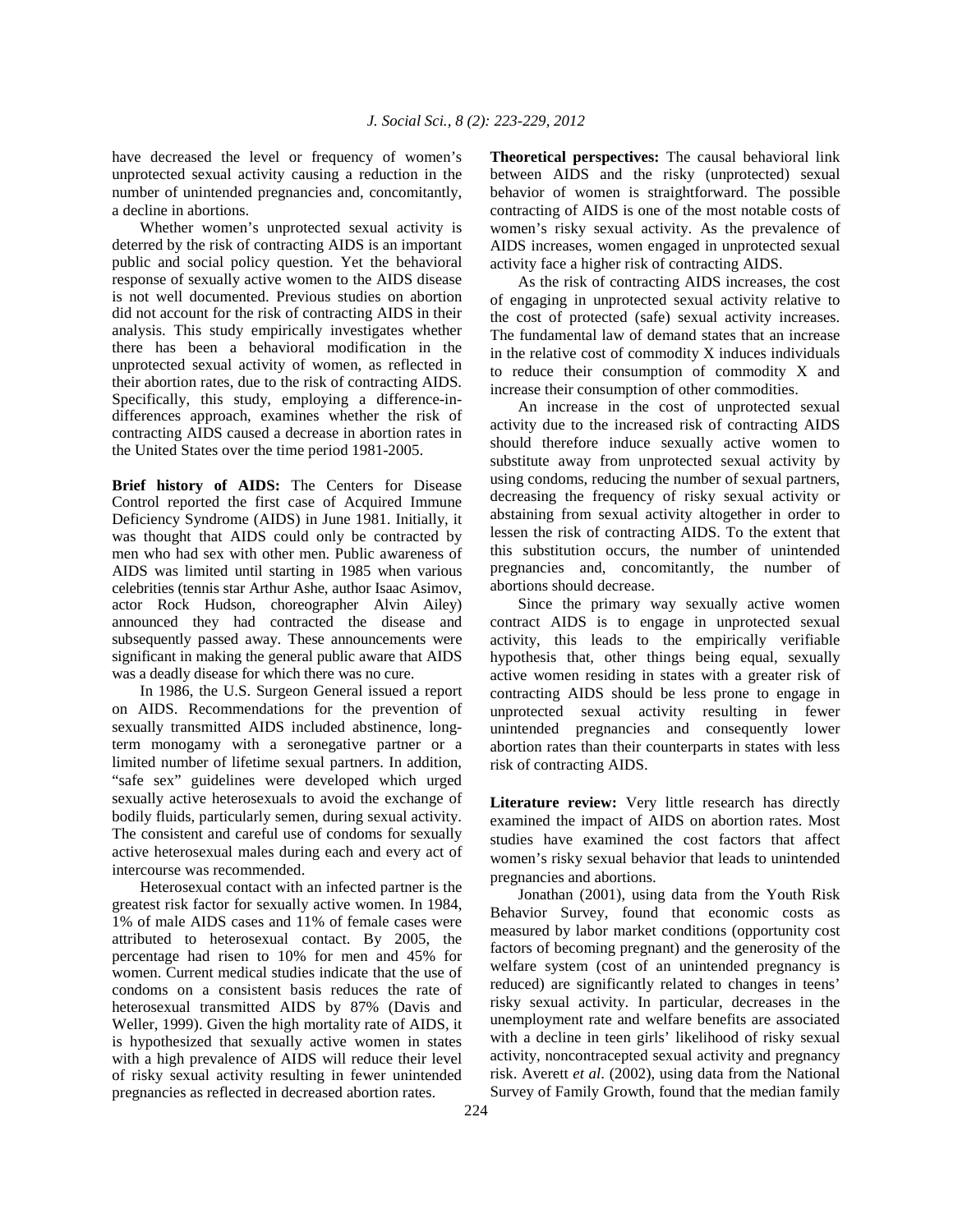income (an opportunity cost factor) in a teen's census tract neighborhood was negatively related to the probability of a teen being sexually active and positively related to the probability of the teen using contraception. Sen (2006), using data from the National Longitudinal Survey of Youth, found that the family income of a teen (an opportunity cost factor) had a significantly negative impact on the frequency of teen sexual activity. Jones *et al*. (2005), using survey data, found that if parental involvement (an emotional cost) were required, 91% of teen minors whose parents did not know they were visiting a family planning clinic would substitute over-the-counter contraceptives, obtain birth control prescriptions from private doctors or abstain from having sex, while only 9% would still have sex, but use no birth control method.

 The results of these empirical studies suggest that increases in the economic and emotional costs of engaging in unprotected sexual activity do induce a modification in women's behavior regarding risky sexual activity and contraceptive use.

**Data:** The data on AIDS are available in the HIV/AIDS Surveillance Report 1992, 1996, 2000, 2005 (Centers for Disease Control). All the socioeconomic data used in this study are from the U.S. Census of Population 1980, 1990, 2000 (USBC, 1983) and the Statistical Abstract of the United States. The data on religious denominations in each state are from the Association of Religious Data Archives. State abortion policies are from the Guttmacher Institute (2008).

 State abortion data is available from two different sources: The Centers for Disease Control (CDC) and the Guttmacher Institute (GI). The CDC publishes state abortion figures on a yearly basis based upon information supplied by each state's public health department. The CDC acknowledges that its state abortion figures are incomplete and underreported. Not all states provide abortion figures to the CDC every year. Not all abortion providers report figures to their state public health agencies every year.

 In addition, the CDC abortion figures are reported only by the state in which the abortion was performed (state of occurrence) rather than by the state of residence. Occurrence-based state abortion figures ignore travel by women to nearby states to obtain an abortion. This distinction is important because a state may have a restrictive abortion law that reduces the access or availability of abortion, inducing women to seek abortions in nearby states without such restrictive laws. The use of occurrence-based state abortion figures will create an upward bias (a larger impact than actually exists) because abortion rates are underestimated in those states with restrictive abortion laws and

 The Guttmacher Institute is generally acknowledged to collect more accurate and comprehensive state abortion data because their figures are obtained directly from all abortion providers in a state. The GI uses a consistent collection methodology, but it does not collect state abortion data every year. The GI does report abortion figures by state of residence, but only on an even more limited basis. This study uses the GI abortion figures for the years 1981, 1992, 1996, 2000 and 2005, because these five sample years are the only years in which the GI reports abortion figures by state of residence. Summary statistics for all the variables used in this study are reported in Table 1.

**Empirical framework:** A difference-in-differences method is used to estimate the effect of the prevalence of AIDS on abortion rates in the United States over the period 1981 to 2005. In October 1991, basketball star Magic Johnson publicly announced that he had contracted the precursor disease to AIDS through a heterosexual contact. This announcement and the resulting nationwide publicity was a major factor in increasing the public's awareness of heterosexual transmission of AIDS and the need for safe (i.e., prophylactic) sexual practices. Prior to 1992, the possibility of contracting AIDS through heterosexual activity had very little informational effect on women's risky sexual behavior. This means that there are approximately ten years prior to the treatment date of 1992 and thirteen years after. Since AIDS cases were reported to the CDC at different rates in different states, we are able to exploit this variation to investigate the effect of the risk of contracting AIDS on abortion rates.

The abortion equation to be estimated takes the form:

| Abortion Rate <sub>st</sub> = $b_0 + b_1 AIDS_{st}$ |  |
|-----------------------------------------------------|--|
| $+ b_2 X_{st} + b_3$ AbortionCosts <sub>st</sub>    |  |

| Variable             | Mean     | Standard deviation |
|----------------------|----------|--------------------|
| Abortion rate        | 19.06    | 8.62               |
| AIDS                 | 524.01   | 624.09             |
| Abortion price       | 391.75   | 76.75              |
| Female income        | 23910.73 | 4336.27            |
| Education            | 79.09    | 6.69               |
| Single               | 35.07    | 4.11               |
| % Women 18-24        | 23.35    | 3.13               |
| Evangelicals         | 14.54    | 13.58              |
| No Medicaid funding  | 0.70     | 0.45               |
| Parental involvement | 0.48     | 0.50               |
| Informed consent     | 0.34     | 0.47               |
| Two-visit law        | 0.08     | 0.27               |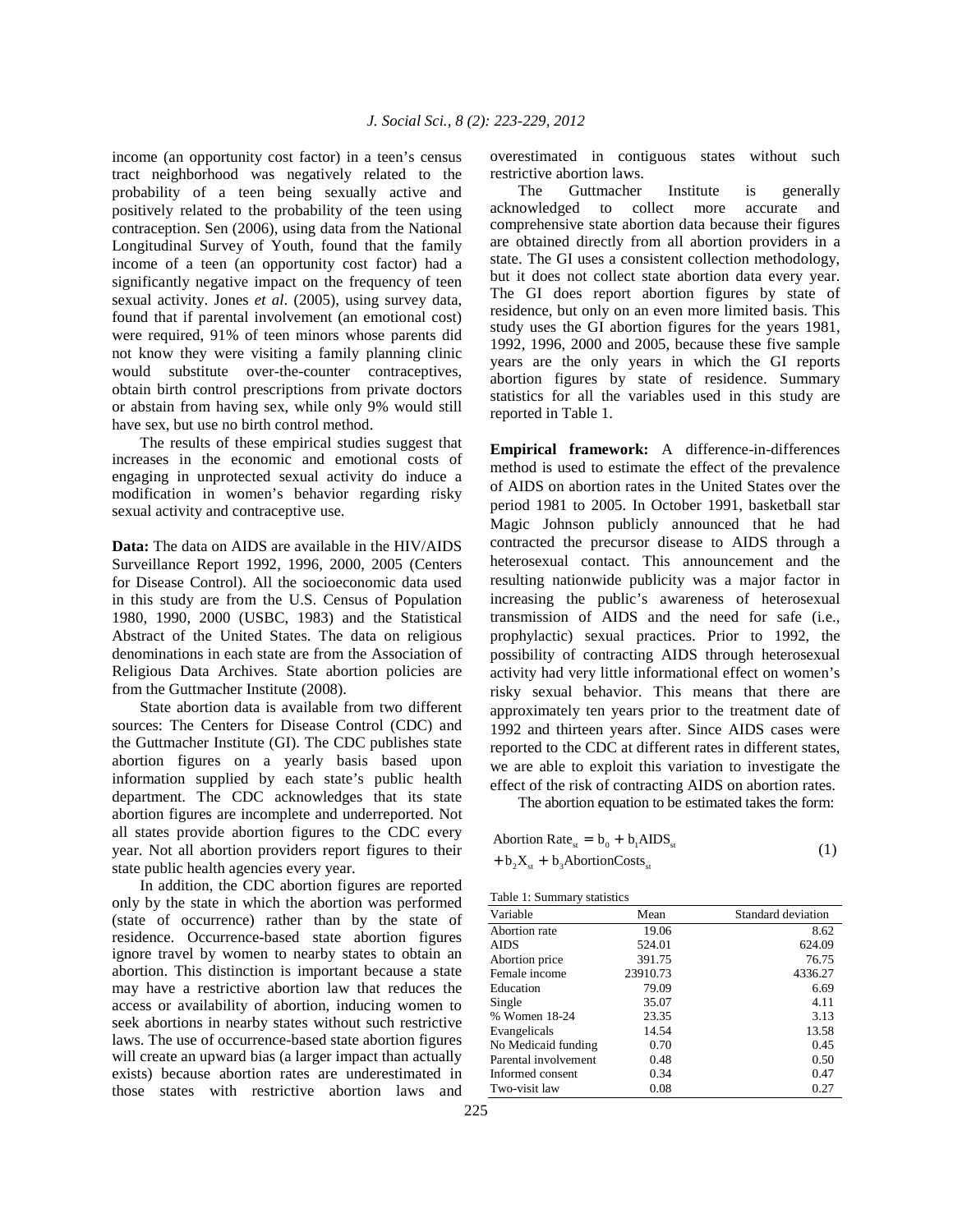The dependent variable is the *abortion rate*-the number of abortions per 1000 women of childbearing ages 15-44 years-in state s at time period  $t = 1981$ , 1992, 1996, 2000 and 2005. Thus there are 250 observations.

 The independent variable of particular interest, AIDS, is the measure of the risk of contracting AIDS. We follow the epidemiological literature by using the cumulative number of reported AIDS cases per 1000 women of childbearing ages 15-44 in state s during time period t to measure the risk of contracting AIDS. Data on the prevalence of AIDS cases is only available at the state level due to federal confidentiality restrictions.

 The variable X is a vector of socioeconomic characteristics of women of childbearing ages in state s that the literature has found to be determinants of women's pregnancy resolution decision. These include the average full-time Income of women (in year 2000 dollars) to measure the opportunity cost of a woman's time and the potential income foregone as a result of bearing a child. Education is the percentage of women ages 25-44 who have completed twelve years or more of schooling-women with relatively greater human capital may be more aware of the risks and fatal consequences of contracting AIDS as well as have better knowledge about effective contraceptive methods. Single is the percentage of women ages 15-44 who are unmarried-single women have a higher opportunity cost of childbearing, more likely to have multiple sexual partners and higher outlays for childbearing than married women. The % Women 18-24 is the percentage of women of childbearing ages 15-44 who are between the most sexually active ages of 18-24.

 The sexual behavior of women is also likely to be influenced by their religion's tenets or precepts. The Catholic Church strongly disapproves of any artificial birth control methods and has publicly proclaimed the sinfulness of such methods (particularly abortion). Prior research, however, has consistently found that Catholic women do not support the official position of the Catholic Church on contraception or abortion (Medoff, 2012). One religious group that requires strict adherence to its moral absolutes about the sinfulness of premarital sexual activity, the importance of a large family and the sanctity of life are Evangelical Christians. The variable *Evangelicals* is the percentage of each state's population that belongs to a religious denomination that believes in the literal interpretation of the Bible.

 It is also important to control for other observable state-specific policy variables that may have changed over time causing a change in the direct or indirect cost of an abortion. The Abortion Price is the average cost

(in year 2000 dollars) of an abortion performed in state s in year t. During the sample period many states enacted various restrictive abortion laws designed to reduce the access or availability of abortion. There are four types of restrictive abortion laws that have been enacted by states and ruled to be constitutional by the U.S. Supreme Court.

 A vector of indicator variables represents whether these restrictive abortion laws were in effect in each state/year. No Medicaid Funding is equal to one if state s prohibited its public funds from being used to pay for abortions for indigent women. Parental Involvement is equal to one if state s requires parental involvement (either permission or notification) before an unmarried teen minor (less than 18 years of age) could have an abortion. Informed Consent equals one if state s requires that an abortion provider furnish to women patients state-mandated abortionspecific information by mail, telephone, fax or the Internet at least 24 h before the procedure is performed. But only one visit to an abortion provider is required in these states since the information does not have to be provided in person. The variable Two-Visit Law equals one if state s requires that the state-mandated abortionspecific information must be provided in person at least 24 h before the procedure, thereby necessitating two separate trips to the abortion provider.

**Empirical results:** In Eq. 1, the price of an abortion is endogenous since, as noted by Jonathan (2001) "…prices are determined by the behavior of those who supply abortion services and those who demand them." The econometric solution to this problem is to find instruments for the abortion price that are correlated with the abortion price, but do not directly affect the demand for abortion and then estimate equation (1) using two-stage least squares (Gujarati, 2007). Following Blank *et al*. (1996), the instruments selected for the abortion price are (a) the number of nurses per 100,000 population; (b) the number of non-OBGYN physicians per 100,000 population; and (c) the average weekly wage of employees in clinics and offices of physicians. These instruments are related to the overall level of availability and accessibility of health care providers of general medical services, but should not be significantly affected by the demand for abortion within a state.

 Estimates of Eq. 1 for two alternative specifications are presented in Table 2. Model 1 in the first column of Table 2 controls for unobserved timeinvariant differences in sexual/abortion attitudes in each state which may induce changes in women's risky behavior by including a state-specific fixed effects model (a dummy variable for each state).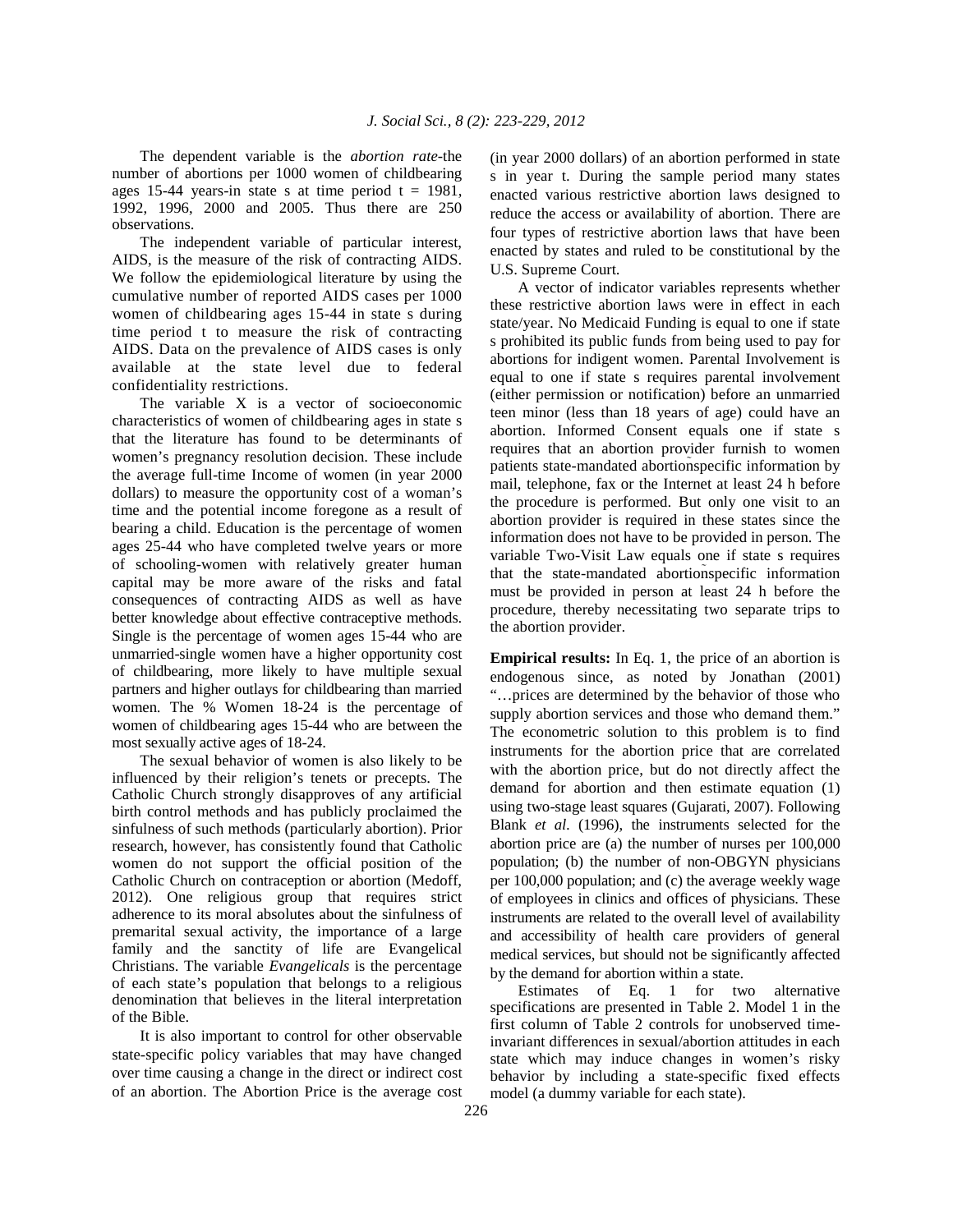| Table 2: Estimates of Abortion Demand, 1981-2005 |                                                          |                     |  |
|--------------------------------------------------|----------------------------------------------------------|---------------------|--|
|                                                  | Dependent variable:<br>Abortion rate of women ages 15-44 |                     |  |
| Independent Variables                            | Model 1                                                  | Model 2             |  |
| <b>AIDS</b>                                      | $-0.0015(6.87)$ ***                                      | $-0.0014(4.22)$ *** |  |
| <b>Abortion Price</b>                            | $-0.0002(1.67)$ *                                        | $-0.0001(1.66)$ *   |  |
| No Medicaid Funding                              | $-0.1299(3.23)$ ***                                      | $-0.1271(3.12)$ *** |  |
| Parental Involvement                             | $-0.1431(3.63)$ ***                                      | $-0.1331(3.25)$ *** |  |
| <b>Informed Consent</b>                          | 0.0040(0.09)                                             | 0.0017(0.04)        |  |
| Two-Visit Law                                    | $-0.2501(1.71)$ *                                        | $-0.2359(1.64)$     |  |
| Female Income                                    | $0.0000(1.65)$ *                                         | $0.0000(1.71)*$     |  |
| Single                                           | $0.0200(3.15)$ ***                                       | $0.0173(2.63)$ **   |  |
| Education                                        | $0.0294(7.24)$ ***                                       | $0.0288(6.65)$ ***  |  |
| % Women 18-24                                    | $0.0192(2.30)$ **                                        | $0.0191(2.10)$ **   |  |
| Evangelicals                                     | $-0.0057(2.75)$ ***                                      | $-0.0055(2.63)$ *** |  |
| <b>State-Specific Fixed Effects</b>              | Yes                                                      | Yes                 |  |
| Year-Specific Fixed Effects                      | No                                                       | Yes                 |  |
| F-Statistic                                      | 918.97                                                   | 857.73              |  |

**Note:**  $N = 250$ . Absolute value of t-statistics in parentheses: \*p<0.10,  $*p<0.05$ ,  $**p<0.01$ 

Model 2 in the second column of Table 2 controls for time-varying factors that may have affected the risky sexual behavior of women equally in all states. If these time-varying factors were correlated with the prevalence of AIDS then the estimated coefficient of the AIDS variable in column 1 would be spurious since it includes some of the effects of the omitted timevarying factors. In order to control for this possibility, a year-specific fixed effects model (a dummy variable for each year) was included in the estimation of Model 1.

 While the principal focus of this study is the impact of the risk of contracting AIDS on the demand for abortion, the estimated effects of the other control variables presented in Table 2, columns 1 and 2 are briefly discussed. The empirical results are consistent with the abortion literature (Levine, 2003, 2007). The price of an abortion, no state Medicaid funding of abortions, parental involvement laws and two-visit laws are associated with significantly lower abortion rates. Informed consent laws have no significant impact on a state's abortion rate, which suggests that informed consent laws represent a negligible increase in the effective cost to women of obtaining an abortion since there is no requirement that women actually read the state-mandated abortion specific materials given to them. Women's income, the percentage of women of childbearing age between the ages 18-24 years, education and single marital status are associated with significant increases in the abortion rate. The significantly positive coefficient of the single marital status and the education variable is consistent with prior empirical results. Single women are more likely to have an unintended pregnancy and terminate that unintended pregnancy than married women, whereas more educated women are more likely to terminate unintended pregnancies because of educated women's greater opportunity cost of childbearing.

 After controlling for women's socioeconomic characteristics and restrictive state abortion laws, the variable of primary interest in this study, the risk of contracting AIDS, has a highly significant  $(p<0.005)$ and negative impact on the demand for abortion. Women's risky sexual behavior is responsive to the prevalence of contracting AIDS. To place the coefficient value of the AIDS variable in columns 1 and 2 of Table 2 in perspective, a one standard deviation (= 624) increase in the prevalence of AIDS would result in between 0.87 and 0.94 fewer abortions per 1000 women of childbearing age or equivalently a decrease in the mean abortion rate by between 4.6 and 5%.

 Alternatively, McCloskey and Ziliak (1996) argue that it is more informative to describe the impact (responsiveness) of an independent variable in terms of its numerical impact on the dependent variable (i.e., its elasticity of demand). An elasticity of demand is a numerical measure of the responsiveness of the dependent variable in equation (1) -the number of abortions per 1000 women of childbearing age-resulting from a 1% increase in the value of an independent variable. The AIDS prevalence elasticity of demand is between -0.73 (Model 2) and -0.78 (Model 1). These values mean that a 10% increase in the prevalence of AIDS will cause a decrease in abortion rates by approximately 7%.

 The above empirical results suggest that the increase in the risk of contracting AIDS reduced the level or frequency of women's risky sexual activity accounting for some of the decrease in the incidence of abortion between 1992 and 2005. The coefficient estimate of the AIDS variable in Table 2 can be used to quantitatively estimate how much of the decrease in the incidence of abortion can be attributed to the increase in the prevalence of AIDS. The abortion rate decreased from 20.6 in 1992 to 15.6 in 2005- a decline of 5 abortions per 1000 women of childbearing age (15-44). During the same time period, the prevalence of AIDS increased from 250.7 in 1992-987.6 in 2005 -an increase of 736.9 cases per 100,000 women of childbearing age. Multiplying this figure by the estimated AIDS coefficient of -.0014 reported in Table 2, Model 2 means that over the time period 1992-2005 the increase in the risk of contracting AIDS caused a decrease in the abortion rate by 1.03 abortions per 1000 women of childbearing age. This implies that the change in the risk of contracting AIDS accounted for 21% (1.03/5) of the overall decline in the abortion rate over the time period 1992-2005.

**AIDS, Teen abortions and teen pregnancies:** The 1986 U.S. Surgeon General report identified teenagers as an especially vulnerable subpopulation to contracting AIDS because they have high rates of unprotected sexual activity.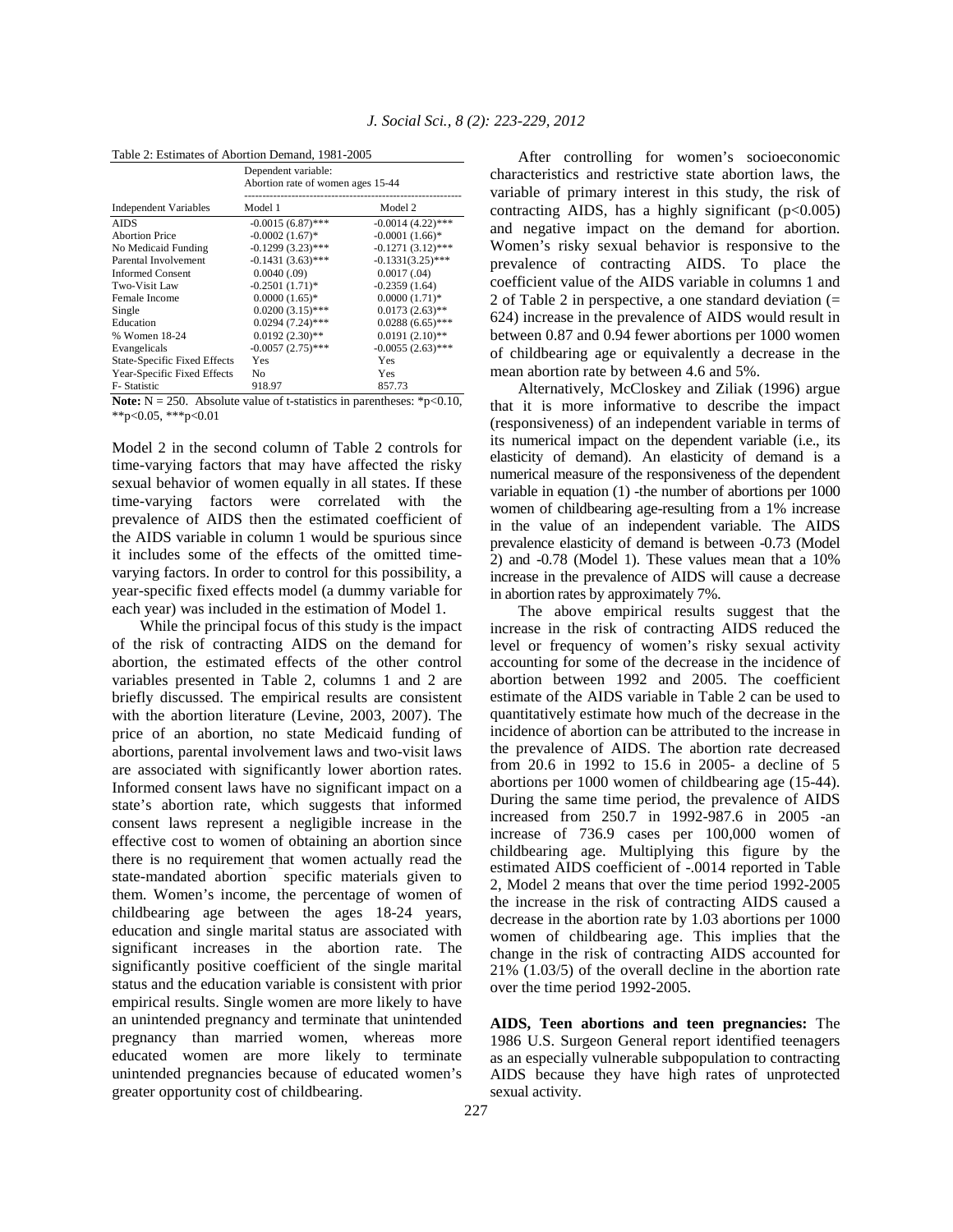|  | Table 3: Estimates of Teen Abortion Demand, 1981-2005 |
|--|-------------------------------------------------------|
|--|-------------------------------------------------------|

|                                 | <b>Estimated AIDS</b> coefficient |                     |
|---------------------------------|-----------------------------------|---------------------|
| Dependent variable              | Model 1                           | Model 2             |
| Teen abortion rate (ages 15-17) | $-0.0012(10.81)$ ***              | $-0.0018(8.34)$ *** |
| Teen abortion rate (ages 15-19) | $-0.0012(10.42)$ ***              | $-0.0020(7.61)$ *** |
| State-specific fixed effects    | Yes                               | Yes                 |
| Year-specific fixed effects     | No                                | Yes                 |

**Note:** N=250. All specifications include all the remaining independent variables listed in Table 2. Absolute value of t-statistics in parentheses. \*\*\*p<0.01

Table 4: Estimates of teen pregnancy rates, 1981-2005

|                                  | <b>Estimated AIDS</b> coefficient |                    |  |
|----------------------------------|-----------------------------------|--------------------|--|
| Dependent variable               | Model 1                           | Model 2            |  |
| Teen pregnancy rate (ages 15-17) | $-0.0011(7.68)$ ***               | $-0.0012(2.72)$ ** |  |
| Teen Pregnancy Rate (ages 15-19) | $-0.0012(6.74)$ ***               | $-0.0009(1.75)$ *  |  |
| State-specific fixed effects     | Yes                               | Yes                |  |
| Year-specific fixed effects      | No                                | Yes                |  |
| $-$                              | $\sim$<br>.                       | .<br>___           |  |

Note: N=250. All specifications include all the remaining independent variables listed in Table 2. Absolute value of t-statistics in parentheses. \*: p<0.10, \*\*: p<0 .05, \*\*\*: p<0 .01

Estimates of Models 1 and 2 of Eq. 1 are reported for teen abortion rates in order to corroborate that the previously reported empirical results are identifying a causal relationship between the risk of contracting AIDS and abortion rates.

 Equation 1 was reestimated with the dependent variable being either the abortion rate of teens ages 15- 17 or teens ages 15-19. Because of space limitations, only the estimated coefficient for the AIDS variable from Model 1 and Model 2 are reported in Table 3. The empirical results in Table 3 show that the risk of contracting AIDS on teen abortion rates parallels those for the abortion rates of all women of childbearing age (15-44 years) reported in Table 2. Across the two different model specifications, the prevalence of AIDS significantly  $(p<0.005)$  reduces teens' risky sexual activity as reflected in their abortion rates. Moreover, there are no statistically significant differences between the impact of the prevalence of AIDS on the abortion rates of all women of childbearing age and teens. The risk of contracting AIDS does not have a differential effect on the risky sexual activity of teens.

 Another way of determining whether there is a causal relationship between the risk of contracting AIDS and women's risky sexual activity is to examine unintended pregnancy rates. Unfortunately, statespecific population-based data on pregnancy intentions before a birth does not exist. However, since over 75% of all teen pregnancies are unintended (Finer and Henshaw, 2008), we can use teen pregnancy rates to check the validity of the effects of the prevalence of AIDS on women's risky sexual activity.

 Equation 1 was reestimated with the dependent variable being either the pregnancy rate of teens ages

15-17 or teens ages 15-19. The estimated coefficient of the AIDS variable from Model 1 and from Model 2 appear in Table 4 (due to space limitations, the complete empirical results are available upon request). The empirical results in Table 4 show that the risk of contracting AIDS has a significant and negative impact on the pregnancy rates of teens. As hypothesized, increases in the risks of contracting AIDS induces teens to reduce their level of unprotected sexual activity resulting in fewer unintended teen pregnancies.

## **CONCLUSION**

 This study examines the impact of the risk of contracting AIDS on the abortion rates of women of childbearing ages 15-44 years over the time period 1981- 2005. The empirical results consistently find that the prevalence of AIDS reduces women's risky (unprotected) sexual activity as reflected in their abortion rates. The empirical results remain robust for the abortion rates of teens ages 15-17 and for teens ages 15-19.

 Over the time period 1992-2005, abortion rates in the United States decreased from 20.6 abortions per 1000 women of childbearing age to 15.6. The empirical results suggest that the behavioral modification induced by the prevalence of AIDS accounted for 21% of this decrease in abortion rates over the time period 1992-2005.

 Taken together, the empirical results support the Kane and Staiger (1996) model that an unintended pregnancy is not a predetermined event, but is an outcome based on prior decisions made by women regarding their risky sexual activity that affects the likelihood of an unintended pregnancy. As a consequence, the risk of contracting AIDS may induce women to alter their level or frequency of risky sexual activity reducing the likelihood of an unintended pregnancy and, concomitantly, abortion rates. The empirical presented in this study support the hypothesis that AIDS increases the cost of women's risky (unprotected) sexual activity.

## **REFERENCES**

- Averett, S.L. D.I. Rees and L.M. Argys, 2002. The impact of government policies and neighborhood characteristics on teenage sexual activity and contraceptive use. Am. J. Public Health, 92: 1773-1778. DOI: 10.2105/AJPH.92.11.1773
- Blank, R.M., C.C. George and R.A. London, 1996. State abortion rates the impact of policies, providers, politics, demographics and economic environment. J. Health Econ., 15: 513-553. DOI: 10.1016/S0167-6296(96)00494-8
- Centers for Disease Control, 2005. HIV/AIDS surveillance report. Government Printing Office, Washington, D.C.